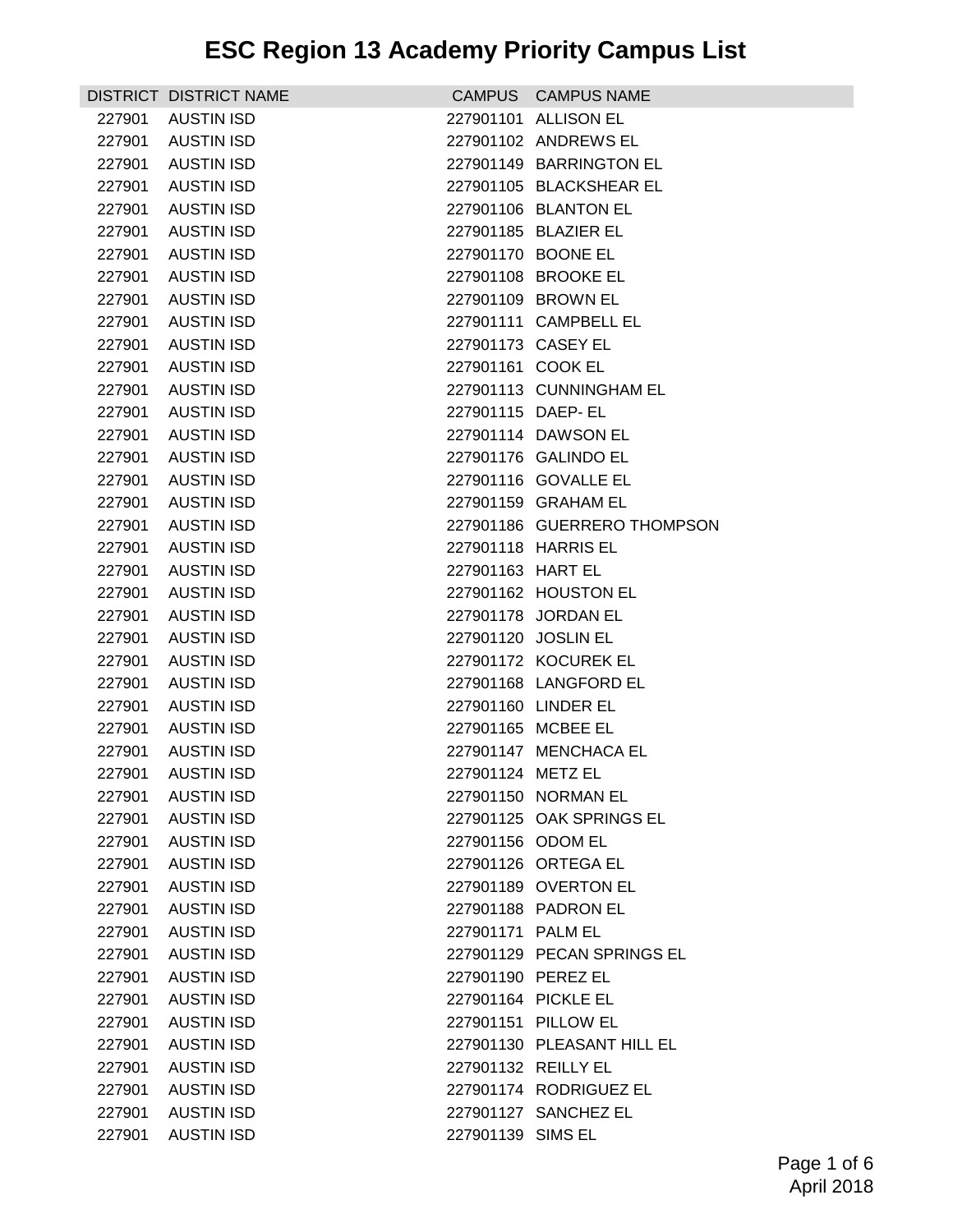|                  | DISTRICT DISTRICT NAME         |                     | CAMPUS CAMPUS NAME                               |
|------------------|--------------------------------|---------------------|--------------------------------------------------|
| 227901           | AUSTIN ISD                     |                     | 227901136 ST ELMO EL                             |
| 227901           | AUSTIN ISD                     |                     | 227901158 SUNSET VALLEY EL                       |
| 227901           | AUSTIN ISD                     |                     | 227901140 TRAVIS HTS EL                          |
| 227901           | AUSTIN ISD                     |                     | 227901177 UPHAUS EARLY CHILDHOOD CENTER          |
| 227901           | AUSTIN ISD                     |                     | 227901141 WALNUT CREEK EL                        |
| 227901           | AUSTIN ISD                     |                     | 227901193 WEBB PRI CENTER                        |
| 227901           | <b>AUSTIN ISD</b>              | 227901175 WIDEN EL  |                                                  |
| 227901           | AUSTIN ISD                     |                     | 227901166 WILLIAMS EL                            |
| 227901           | AUSTIN ISD                     | 227901157 WINN EL   |                                                  |
| 227901           | AUSTIN ISD                     |                     | 227901152 WOOLDRIDGE EL                          |
| 227901           | AUSTIN ISD                     |                     | 227901144 WOOTEN EL                              |
| 227901           | <b>AUSTIN ISD</b>              |                     | 227901145 ZAVALA EL                              |
| 014902           | <b>BARTLETT ISD</b>            |                     | 014902001 BARTLETT SCHOOLS                       |
| 011901           | <b>BASTROP ISD</b>             |                     | 011901104 BASTROP INT                            |
| 011901           | <b>BASTROP ISD</b>             |                     | 011901109 BLUEBONNET EL                          |
| 011901           | <b>BASTROP ISD</b>             |                     | 011901103 CEDAR CREEK EL                         |
| 011901           | <b>BASTROP ISD</b>             |                     | 011901108 CEDAR CREEK INT                        |
| 011901           | <b>BASTROP ISD</b>             | 011901101 EMILE EL  |                                                  |
| 011901           | <b>BASTROP ISD</b>             |                     | 011901110 LOST PINES EL                          |
| 011901           | <b>BASTROP ISD</b>             | 011901102 MINA EL   |                                                  |
| 011901           | <b>BASTROP ISD</b>             |                     | 011901107 RED ROCK EL                            |
| 016902           | <b>BLANCO ISD</b>              |                     | 016902101 BLANCO EL                              |
| 027903           | <b>BURNET CISD</b>             |                     | 027903102 BERTRAM EL                             |
| 027903           | <b>BURNET CISD</b>             |                     | 027903104 RJ RICHEY EL                           |
| 027903           | <b>BURNET CISD</b>             |                     | 027903101 SHADY GROVE EL                         |
| 227817           | CEDARS INTERNATIONAL ACA       |                     | 227817101 CEDARS INTERNATIONAL ACADEMY           |
| 130902           | <b>COMFORT ISD</b>             |                     | 130902101 COMFORT EL                             |
| 227910           | DEL VALLE ISD                  | 227910108 BATY EL   |                                                  |
| 227910<br>227910 | DEL VALLE ISD<br>DEL VALLE ISD |                     | 227910111 CREEDMOOR EL<br>227910110 DEL VALLE EL |
|                  | 227910 DEL VALLE ISD           |                     | 227910107 HILLCREST EL                           |
| 227910           | DEL VALLE ISD                  |                     | 227910109 HORNSBY-DUNLAP EL                      |
| 227910           | DEL VALLE ISD                  |                     | 227910112 JOSEPH GILBERT EL                      |
| 227910           | DEL VALLE ISD                  |                     | 227910101 POPHAM EL                              |
| 227910           | DEL VALLE ISD                  | 227910106 SMITH EL  |                                                  |
| 144903           | DIME BOX ISD                   |                     | 144903001 DIME BOX SCHOOL                        |
| 011902           | <b>ELGIN ISD</b>               |                     | 011902101 BOOKER T WASHINGTON EL                 |
| 011902           | <b>ELGIN ISD</b>               | 011902102 ELGIN EL  |                                                  |
| 011902           | ELGIN ISD                      | 011902103 NEIDIG EL |                                                  |
| 075901           | <b>FLATONIA ISD</b>            |                     | 075901102 FLATONIA EL                            |
| 075901           | <b>FLATONIA ISD</b>            |                     | 075901103 WHISPERING HILLS ACHIEVE CENTER        |
| 246902           | <b>FLORENCE ISD</b>            |                     | 246902101 FLORENCE EL                            |
| 086901           | <b>FREDERICKSBURG ISD</b>      |                     | 086901102 FREDERICKSBURG EL                      |
| 086901           | FREDERICKSBURG ISD             |                     | 086901104 FREDERICKSBURG PRI                     |
| 246904           | <b>GEORGETOWN ISD</b>          |                     | 246904101 ANNIE PURL EL                          |
| 246904           | <b>GEORGETOWN ISD</b>          |                     | 246904102 CARVER EL                              |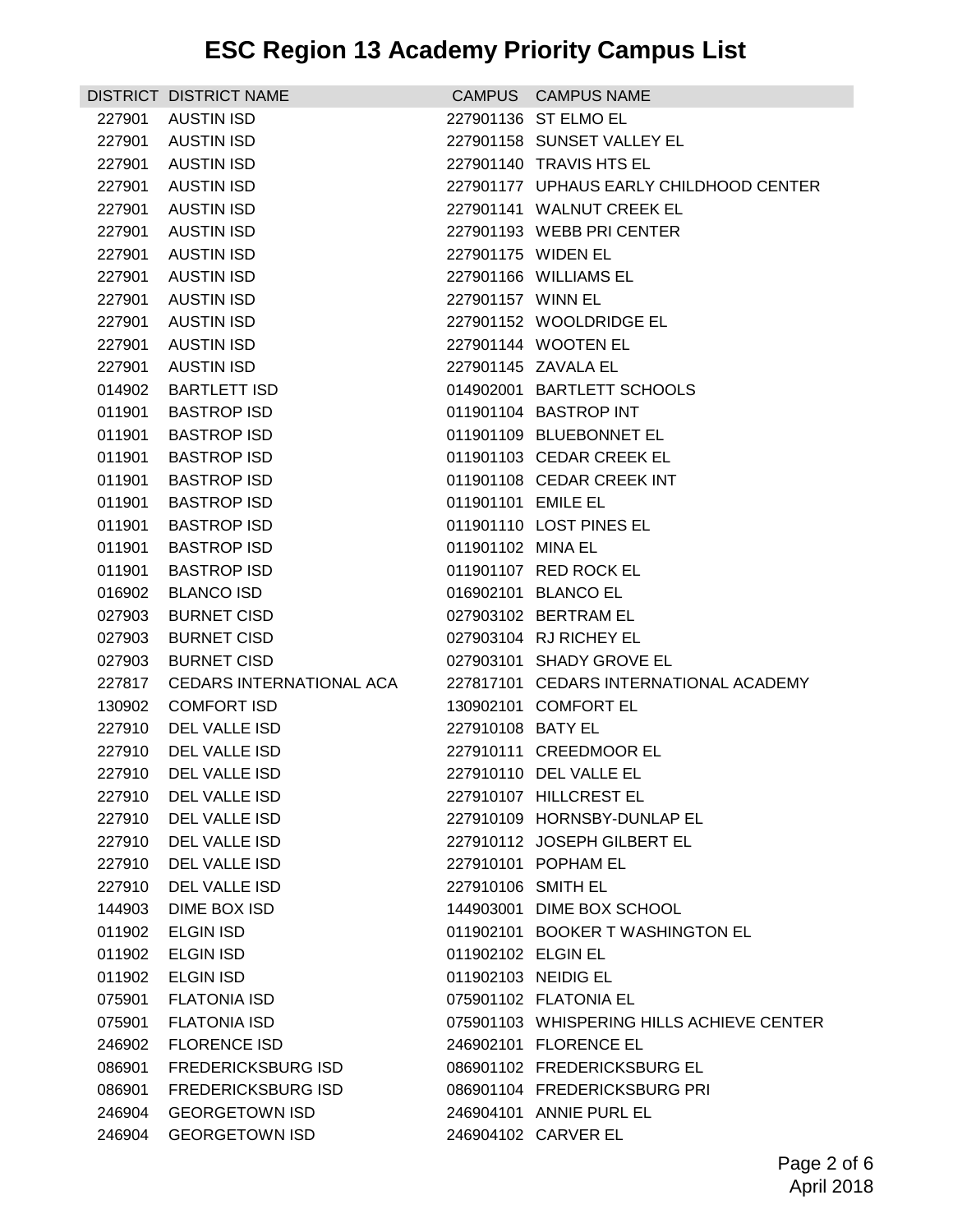| <b>GEORGETOWN ISD</b><br>246904105 DELL PICKETT EL<br>246904<br><b>GEORGETOWN ISD</b><br>246904103 FROST EL<br>246904<br>246904110 JAMES E MITCHELL EL<br>246904<br><b>GEORGETOWN ISD</b><br>246904<br><b>GEORGETOWN ISD</b><br>246904104 PAT COOPER EL<br>144901<br><b>GIDDINGS ISD</b><br>144901101 GIDDINGS EL<br><b>GIDDINGS ISD</b><br>144901103 GIDDINGS INT<br>144901<br><b>GONZALES ISD</b><br>089901101 GONZALES EAST AVENUE PRI<br>089901<br>089901<br><b>GONZALES ISD</b><br>089901102 GONZALES EL<br>089901<br><b>GONZALES ISD</b><br>089901103 GONZALES NORTH AVENUE INT<br><b>GONZALES ISD</b><br>089901104 GONZALES PRI ACADEMY<br>089901<br><b>GRANGER ISD</b><br>246905<br>246905001 GRANGER SCHOOL<br>HARMONY SCI ACA (AUSTIN)<br>227816004 HARMONY SCHOOL OF POLISCI<br>227816<br>HARMONY SCI ACA (AUSTIN)<br>227816003 HARMONY SCHOOL OF SCI - AUSTIN<br>227816<br>227816001 HARMONY SCIENCE ACA - AUSTIN<br>227816<br>HARMONY SCI ACA (AUSTIN)<br>105906<br><b>HAYS CISD</b><br>105906113 BLANCO VISTA EL<br>105906114 CAMINO REAL EL<br>105906<br><b>HAYS CISD</b><br><b>HAYS CISD</b><br>105906109 HEMPHILL EL<br>105906<br>105906<br><b>HAYS CISD</b><br>105906101 KYLE EL |
|----------------------------------------------------------------------------------------------------------------------------------------------------------------------------------------------------------------------------------------------------------------------------------------------------------------------------------------------------------------------------------------------------------------------------------------------------------------------------------------------------------------------------------------------------------------------------------------------------------------------------------------------------------------------------------------------------------------------------------------------------------------------------------------------------------------------------------------------------------------------------------------------------------------------------------------------------------------------------------------------------------------------------------------------------------------------------------------------------------------------------------------------------------------------------------------------------|
|                                                                                                                                                                                                                                                                                                                                                                                                                                                                                                                                                                                                                                                                                                                                                                                                                                                                                                                                                                                                                                                                                                                                                                                                    |
|                                                                                                                                                                                                                                                                                                                                                                                                                                                                                                                                                                                                                                                                                                                                                                                                                                                                                                                                                                                                                                                                                                                                                                                                    |
|                                                                                                                                                                                                                                                                                                                                                                                                                                                                                                                                                                                                                                                                                                                                                                                                                                                                                                                                                                                                                                                                                                                                                                                                    |
|                                                                                                                                                                                                                                                                                                                                                                                                                                                                                                                                                                                                                                                                                                                                                                                                                                                                                                                                                                                                                                                                                                                                                                                                    |
|                                                                                                                                                                                                                                                                                                                                                                                                                                                                                                                                                                                                                                                                                                                                                                                                                                                                                                                                                                                                                                                                                                                                                                                                    |
|                                                                                                                                                                                                                                                                                                                                                                                                                                                                                                                                                                                                                                                                                                                                                                                                                                                                                                                                                                                                                                                                                                                                                                                                    |
|                                                                                                                                                                                                                                                                                                                                                                                                                                                                                                                                                                                                                                                                                                                                                                                                                                                                                                                                                                                                                                                                                                                                                                                                    |
|                                                                                                                                                                                                                                                                                                                                                                                                                                                                                                                                                                                                                                                                                                                                                                                                                                                                                                                                                                                                                                                                                                                                                                                                    |
|                                                                                                                                                                                                                                                                                                                                                                                                                                                                                                                                                                                                                                                                                                                                                                                                                                                                                                                                                                                                                                                                                                                                                                                                    |
|                                                                                                                                                                                                                                                                                                                                                                                                                                                                                                                                                                                                                                                                                                                                                                                                                                                                                                                                                                                                                                                                                                                                                                                                    |
|                                                                                                                                                                                                                                                                                                                                                                                                                                                                                                                                                                                                                                                                                                                                                                                                                                                                                                                                                                                                                                                                                                                                                                                                    |
|                                                                                                                                                                                                                                                                                                                                                                                                                                                                                                                                                                                                                                                                                                                                                                                                                                                                                                                                                                                                                                                                                                                                                                                                    |
|                                                                                                                                                                                                                                                                                                                                                                                                                                                                                                                                                                                                                                                                                                                                                                                                                                                                                                                                                                                                                                                                                                                                                                                                    |
|                                                                                                                                                                                                                                                                                                                                                                                                                                                                                                                                                                                                                                                                                                                                                                                                                                                                                                                                                                                                                                                                                                                                                                                                    |
|                                                                                                                                                                                                                                                                                                                                                                                                                                                                                                                                                                                                                                                                                                                                                                                                                                                                                                                                                                                                                                                                                                                                                                                                    |
|                                                                                                                                                                                                                                                                                                                                                                                                                                                                                                                                                                                                                                                                                                                                                                                                                                                                                                                                                                                                                                                                                                                                                                                                    |
|                                                                                                                                                                                                                                                                                                                                                                                                                                                                                                                                                                                                                                                                                                                                                                                                                                                                                                                                                                                                                                                                                                                                                                                                    |
|                                                                                                                                                                                                                                                                                                                                                                                                                                                                                                                                                                                                                                                                                                                                                                                                                                                                                                                                                                                                                                                                                                                                                                                                    |
| 105906<br><b>HAYS CISD</b><br>105906116 RALPH PFLUGER EL                                                                                                                                                                                                                                                                                                                                                                                                                                                                                                                                                                                                                                                                                                                                                                                                                                                                                                                                                                                                                                                                                                                                           |
| 105906112 SCIENCE HALL EL<br><b>HAYS CISD</b><br>105906                                                                                                                                                                                                                                                                                                                                                                                                                                                                                                                                                                                                                                                                                                                                                                                                                                                                                                                                                                                                                                                                                                                                            |
| 105906108 SUSIE FUENTES EL<br>105906<br><b>HAYS CISD</b>                                                                                                                                                                                                                                                                                                                                                                                                                                                                                                                                                                                                                                                                                                                                                                                                                                                                                                                                                                                                                                                                                                                                           |
| 105906<br><b>HAYS CISD</b><br>105906110 TOBIAS EL                                                                                                                                                                                                                                                                                                                                                                                                                                                                                                                                                                                                                                                                                                                                                                                                                                                                                                                                                                                                                                                                                                                                                  |
| 105906103 TOM GREEN EL<br>105906<br><b>HAYS CISD</b>                                                                                                                                                                                                                                                                                                                                                                                                                                                                                                                                                                                                                                                                                                                                                                                                                                                                                                                                                                                                                                                                                                                                               |
| 246906103 COTTONWOOD CREEK EL<br>246906<br><b>HUTTO ISD</b>                                                                                                                                                                                                                                                                                                                                                                                                                                                                                                                                                                                                                                                                                                                                                                                                                                                                                                                                                                                                                                                                                                                                        |
| 246906<br><b>HUTTO ISD</b><br>246906104 RAY EL                                                                                                                                                                                                                                                                                                                                                                                                                                                                                                                                                                                                                                                                                                                                                                                                                                                                                                                                                                                                                                                                                                                                                     |
| <b>HUTTO ISD</b><br>246906<br>246906106 VETERANS HILL EL                                                                                                                                                                                                                                                                                                                                                                                                                                                                                                                                                                                                                                                                                                                                                                                                                                                                                                                                                                                                                                                                                                                                           |
| <b>IDEA PUBLIC SCHOOLS</b><br>108807<br>108807135 IDEA ALLAN ACADEMY                                                                                                                                                                                                                                                                                                                                                                                                                                                                                                                                                                                                                                                                                                                                                                                                                                                                                                                                                                                                                                                                                                                               |
| <b>IDEA PUBLIC SCHOOLS</b><br>108807<br>108807137 IDEA BLUFF SPRINGS ACADEMY<br>108807<br><b>IDEA PUBLIC SCHOOLS</b><br>108807136 IDEA RUNDBERG ACADEMY                                                                                                                                                                                                                                                                                                                                                                                                                                                                                                                                                                                                                                                                                                                                                                                                                                                                                                                                                                                                                                            |
| 015808<br><b>INSPIRE ACADEMIES</b><br>015808012 JHW INSPIRE ACADEMY - LEG RANCH                                                                                                                                                                                                                                                                                                                                                                                                                                                                                                                                                                                                                                                                                                                                                                                                                                                                                                                                                                                                                                                                                                                    |
| 015808010 JHW INSPIRE ACADEMY - MERIDELL<br><b>INSPIRE ACADEMIES</b><br>015808                                                                                                                                                                                                                                                                                                                                                                                                                                                                                                                                                                                                                                                                                                                                                                                                                                                                                                                                                                                                                                                                                                                     |
| <b>JARRELL ISD</b><br>246907101 JARRELL EL<br>246907                                                                                                                                                                                                                                                                                                                                                                                                                                                                                                                                                                                                                                                                                                                                                                                                                                                                                                                                                                                                                                                                                                                                               |
| <b>JARRELL ISD</b><br>246907201 JARRELL INT<br>246907                                                                                                                                                                                                                                                                                                                                                                                                                                                                                                                                                                                                                                                                                                                                                                                                                                                                                                                                                                                                                                                                                                                                              |
| JOHNSON CITY ISD<br>016901101 LYNDON B JOHNSON EL<br>016901                                                                                                                                                                                                                                                                                                                                                                                                                                                                                                                                                                                                                                                                                                                                                                                                                                                                                                                                                                                                                                                                                                                                        |
| 105803<br>KI CHARTER ACADEMY<br>105803001 KI CHARTER ACADEMY                                                                                                                                                                                                                                                                                                                                                                                                                                                                                                                                                                                                                                                                                                                                                                                                                                                                                                                                                                                                                                                                                                                                       |
| KIPP AUSTIN PUBLIC SCH INC<br>227820042 KIPP AUSTIN ACA OF ARTS & LETTERS<br>227820                                                                                                                                                                                                                                                                                                                                                                                                                                                                                                                                                                                                                                                                                                                                                                                                                                                                                                                                                                                                                                                                                                                |
| 227820043 KIPP AUSTIN BEACON PREP<br>KIPP AUSTIN PUBLIC SCH INC<br>227820                                                                                                                                                                                                                                                                                                                                                                                                                                                                                                                                                                                                                                                                                                                                                                                                                                                                                                                                                                                                                                                                                                                          |
| KIPP AUSTIN PUBLIC SCH INC<br>227820041 KIPP AUSTIN COLLEGE PREP<br>227820                                                                                                                                                                                                                                                                                                                                                                                                                                                                                                                                                                                                                                                                                                                                                                                                                                                                                                                                                                                                                                                                                                                         |
| KIPP AUSTIN PUBLIC SCH INC<br>227820101 KIPP AUSTIN COMUNIDAD<br>227820                                                                                                                                                                                                                                                                                                                                                                                                                                                                                                                                                                                                                                                                                                                                                                                                                                                                                                                                                                                                                                                                                                                            |
| KIPP AUSTIN PUBLIC SCH INC<br>227820102 KIPP AUSTIN CONNECTIONS EL<br>227820                                                                                                                                                                                                                                                                                                                                                                                                                                                                                                                                                                                                                                                                                                                                                                                                                                                                                                                                                                                                                                                                                                                       |
| KIPP AUSTIN PUBLIC SCH INC<br>227820104 KIPP AUSTIN LEADERSHIP EL<br>227820                                                                                                                                                                                                                                                                                                                                                                                                                                                                                                                                                                                                                                                                                                                                                                                                                                                                                                                                                                                                                                                                                                                        |
| KIPP AUSTIN PUBLIC SCH INC<br>227820103 KIPP AUSTIN OBRAS<br>227820                                                                                                                                                                                                                                                                                                                                                                                                                                                                                                                                                                                                                                                                                                                                                                                                                                                                                                                                                                                                                                                                                                                                |
| KIPP AUSTIN PUBLIC SCH INC<br>227820044 KIPP AUSTIN VISTA MIDDLE SCH<br>227820                                                                                                                                                                                                                                                                                                                                                                                                                                                                                                                                                                                                                                                                                                                                                                                                                                                                                                                                                                                                                                                                                                                     |
| LA GRANGE ISD<br>075902102 HERMES/INTERMEDIATE SCHOOL<br>075902                                                                                                                                                                                                                                                                                                                                                                                                                                                                                                                                                                                                                                                                                                                                                                                                                                                                                                                                                                                                                                                                                                                                    |
| 227913<br><b>LAKE TRAVIS ISD</b><br>227913101 LAKE TRAVIS EL                                                                                                                                                                                                                                                                                                                                                                                                                                                                                                                                                                                                                                                                                                                                                                                                                                                                                                                                                                                                                                                                                                                                       |
| <b>LEANDER ISD</b><br>246913<br>246913109 BAGDAD EL                                                                                                                                                                                                                                                                                                                                                                                                                                                                                                                                                                                                                                                                                                                                                                                                                                                                                                                                                                                                                                                                                                                                                |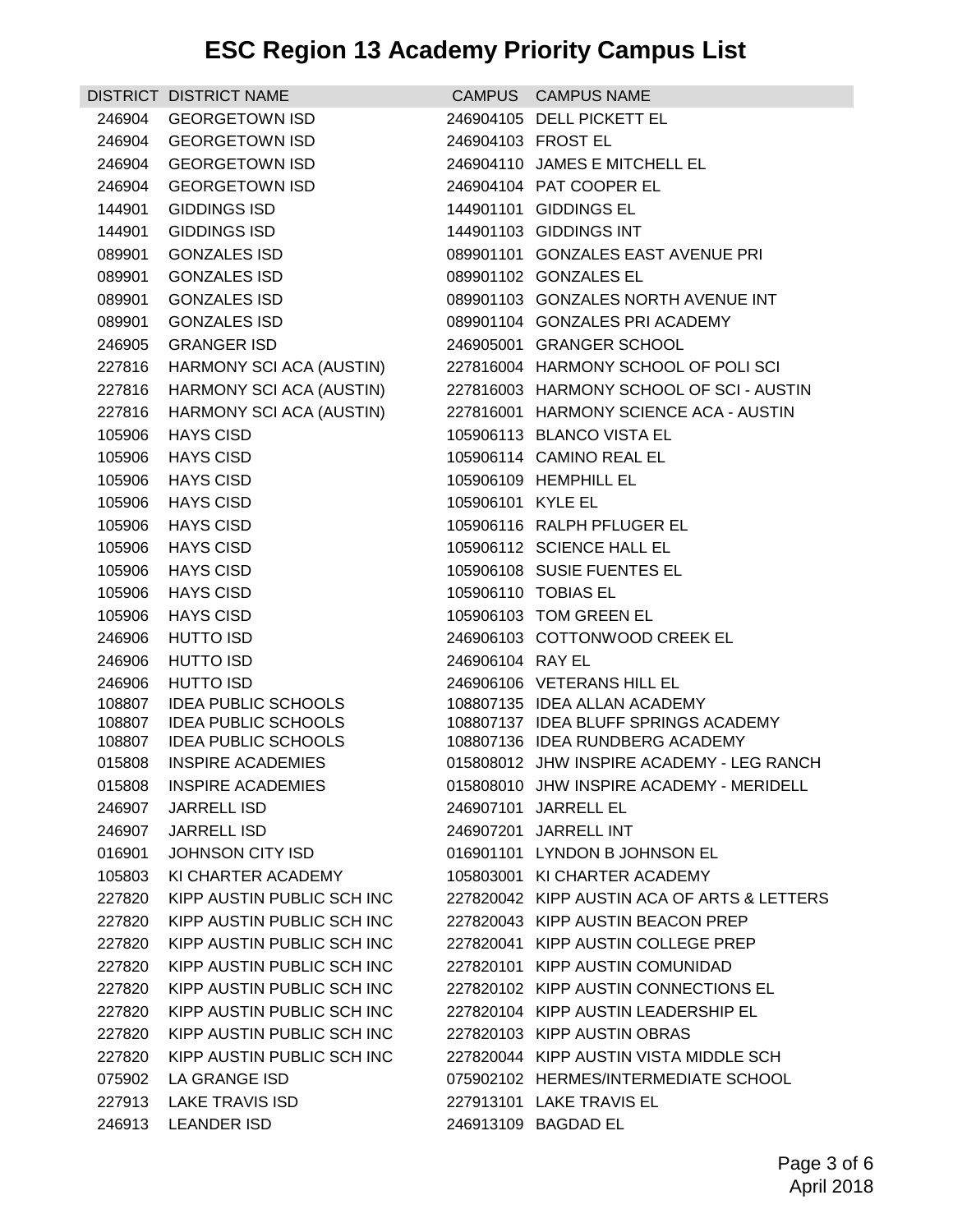|        | DISTRICT DISTRICT NAME    |                    | CAMPUS CAMPUS NAME                    |
|--------|---------------------------|--------------------|---------------------------------------|
| 246913 | LEANDER ISD               |                    | 246913106 LOIS F GIDDENS EL           |
|        | 246913 LEANDER ISD        |                    | 246913124 OFFICER LEONARD A REED EL   |
|        | 246913 LEANDER ISD        |                    | 246913112 PATRICIA KNOWLES EL         |
|        | 144902 LEXINGTON ISD      |                    | 144902101 LEXINGTON EL                |
|        | 150901 LLANO ISD          | 150901101 LLANO EL |                                       |
| 150901 | LLANO ISD                 |                    | 150901102 PACKSADDLE EL               |
| 028902 | LOCKHART ISD              |                    | 028902106 ALMA BREWER STRAWN EL       |
| 028902 | LOCKHART ISD              |                    | 028902105 BLUEBONNET EL               |
|        | 028902 LOCKHART ISD       |                    | 028902101 CLEAR FORK EL               |
|        | 028902 LOCKHART ISD       |                    | 028902103 NAVARRO EL                  |
|        | 028902 LOCKHART ISD       |                    | 028902104 PLUM CREEK EL               |
| 028903 | LULING ISD                |                    | 028903101 LEONARD SHANKLIN EL         |
|        | 028903 LULING ISD         |                    | 028903104 LULING PRI                  |
|        | 227907 MANOR ISD          |                    | 227907105 BLAKE MANOR EL              |
| 227907 | <b>MANOR ISD</b>          |                    | 227907102 BLUEBONNET TRAIL EL         |
| 227907 | <b>MANOR ISD</b>          |                    | 227907104 DECKER EL                   |
| 227907 | <b>MANOR ISD</b>          |                    | 227907111 LAGOS EL                    |
| 227907 | <b>MANOR ISD</b>          |                    | 227907101 MANOR EL                    |
| 227907 | <b>MANOR ISD</b>          |                    | 227907107 OAK MEADOWS EL              |
| 227907 | <b>MANOR ISD</b>          |                    | 227907108 PIONEER CROSSING EL         |
| 227907 | <b>MANOR ISD</b>          |                    | 227907106 PRESIDENTIAL MEADOWS EL     |
| 227907 | <b>MANOR ISD</b>          |                    | 227907109 SHADOWGLEN EL               |
| 027904 | MARBLE FALLS ISD          | 027904102 COLT EL  |                                       |
| 027904 | MARBLE FALLS ISD          |                    | 027904103 HIGHLAND LAKES EL           |
| 027904 | <b>MARBLE FALLS ISD</b>   |                    | 027904101 MARBLE FALLS EL             |
| 011905 | <b>MCDADE ISD</b>         |                    | 011905101 MCDADE EL                   |
| 227826 | <b>MONTESSORI FOR ALL</b> |                    | 227826101 MAGNOLIA MONTESSORI FOR ALL |
| 094903 | NAVARRO ISD               |                    | 094903101 NAVARRO EL                  |
| 046901 | NEW BRAUNFELS ISD         |                    | 046901103 CARL SCHURZ EL              |
|        | 046901 NEW BRAUNFELS ISD  |                    | 046901109 KLEIN ROAD EL               |
|        | 046901 NEW BRAUNFELS ISD  |                    | 046901105 LAMAR EL                    |
| 046901 | <b>NEW BRAUNFELS ISD</b>  |                    | 046901108 MEMORIAL EL                 |
| 046901 | NEW BRAUNFELS ISD         | 046901104 SEELE EL |                                       |
| 089903 | NIXON-SMILEY CISD         |                    | 089903101 NIXON SMILEY EL             |
| 089903 | NIXON-SMILEY CISD         |                    | 089903041 NIXON-SMILEY MIDDLE         |
| 227804 | NYOS CHARTER SCHOOL       |                    | 227804102 NYOS - MAGNOLIA MCCULL CAMP |
| 014804 | ORENDA CHARTER SCHOOL     |                    | 014804008 KINGSLAND SCHOOL            |
| 227904 | <b>PFLUGERVILLE ISD</b>   |                    | 227904114 CALDWELL EL                 |
| 227904 | PFLUGERVILLE ISD          |                    | 227904111 COPPERFIELD EL              |
| 227904 | PFLUGERVILLE ISD          |                    | 227904120 DEARING EL                  |
| 227904 | PFLUGERVILLE ISD          |                    | 227904113 DELCO PRI                   |
| 227904 | PFLUGERVILLE ISD          |                    | 227904105 DESSAU EL                   |
| 227904 | PFLUGERVILLE ISD          |                    | 227904104 NORTHWEST EL                |
| 227904 | PFLUGERVILLE ISD          |                    | 227904102 PARMER LANE EL              |
| 227904 | PFLUGERVILLE ISD          |                    | 227904101 PFLUGERVILLE EL             |
| 227904 | PFLUGERVILLE ISD          |                    | 227904107 RIVER OAKS EL               |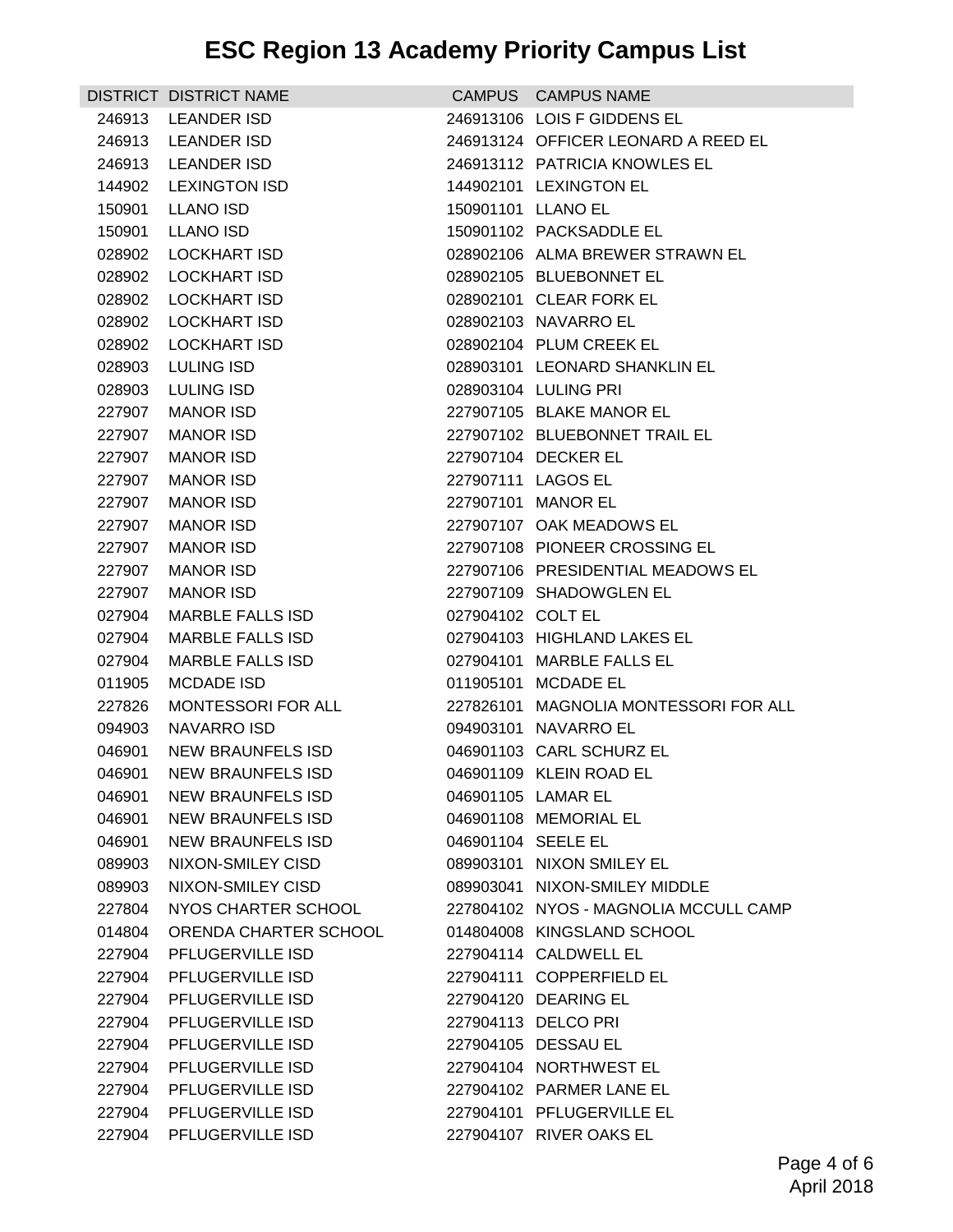|        | DISTRICT DISTRICT NAME                           |                   | CAMPUS CAMPUS NAME                            |
|--------|--------------------------------------------------|-------------------|-----------------------------------------------|
| 227904 | PFLUGERVILLE ISD                                 |                   | 227904119 RUTH BARRON EL                      |
| 227904 | PFLUGERVILLE ISD                                 |                   | 227904109 SPRINGHILL EL                       |
| 227904 | <b>PFLUGERVILLE ISD</b>                          |                   | 227904103 TIMMERMAN EL                        |
| 227904 | <b>PFLUGERVILLE ISD</b>                          |                   | 227904117 WIELAND EL                          |
|        | 227904 PFLUGERVILLE ISD                          |                   | 227904106 WINDERMERE EL                       |
| 227904 | PFLUGERVILLE ISD                                 |                   | 227904110 WINDERMERE PRI                      |
| 028906 | <b>PRAIRIE LEA ISD</b>                           |                   | 028906001 PRAIRIE LEA SCHOOL                  |
| 014803 | PRIORITY CHARTER SCHOOLS                         |                   | 014803002 GEORGETOWN CHARTER ACADEMY          |
| 227824 | PROMESA PUBLIC SCHOOLS                           |                   | 227824001 THE EAST AUSTIN COLL PREP AT SW     |
| 246909 | ROUND ROCK ISD                                   |                   | 246909109 ANDERSON MILL EL                    |
| 246909 | ROUND ROCK ISD                                   |                   | 246909118 BLUEBONNET EL                       |
| 246909 | ROUND ROCK ISD                                   |                   | 246909127 CALDWELL HEIGHTS EL                 |
| 246909 | ROUND ROCK ISD                                   |                   | 246909101 CLAUDE BERKMAN EL                   |
| 246909 | ROUND ROCK ISD                                   | 246909102 EL DAEP |                                               |
| 246909 | ROUND ROCK ISD                                   |                   | 246909108 FOREST NORTH EL                     |
| 246909 | ROUND ROCK ISD                                   |                   | 246909121 GATTIS EL                           |
| 246909 | ROUND ROCK ISD                                   |                   | 246909129 JOE LEE JOHNSON EL                  |
| 246909 | ROUND ROCK ISD                                   |                   | 246909136 NEYSA CALLISON EL                   |
| 246909 | ROUND ROCK ISD                                   |                   | 246909137 UNION HILL EL                       |
| 246909 | ROUND ROCK ISD                                   |                   | 246909111 VIC ROBERTSON EL                    |
| 246909 | ROUND ROCK ISD                                   |                   | 246909115 WELLS BRANCH EL                     |
| 246909 | ROUND ROCK ISD                                   |                   | 246909106 XENIA VOIGT EL                      |
| 075908 | ROUND TOP-CARMINE ISD                            |                   | 075908101 ROUND TOP-CARMINE EL                |
| 105902 | SAN MARCOS CISD                                  |                   | 105902101 BOWIE EL                            |
| 105902 | <b>SAN MARCOS CISD</b>                           |                   | 105902102 CROCKETT EL                         |
| 105902 | <b>SAN MARCOS CISD</b>                           |                   | 105902103 DEZAVALA EL                         |
| 105902 | <b>SAN MARCOS CISD</b>                           |                   | 105902107 HERNANDEZ EL<br>105902108 MENDEZ EL |
|        | 105902 SAN MARCOS CISD<br>105902 SAN MARCOS CISD |                   | 105902105 TRAVIS EL                           |
|        | 075903 SCHULENBURG ISD                           |                   | 075903102 SCHULENBURG EL                      |
|        | 094901 SEGUIN ISD                                |                   | 094901103 JEFFERSON AVE EL                    |
| 094901 | <b>SEGUIN ISD</b>                                |                   | 094901109 KOENNECKE EL                        |
| 094901 | <b>SEGUIN ISD</b>                                |                   | 094901111 LIZZIE M BURGES ALTERN SCHOOL       |
| 094901 | <b>SEGUIN ISD</b>                                |                   | 094901106 MCQUEENEY EL                        |
| 094901 | <b>SEGUIN ISD</b>                                |                   | 094901104 ORALIA R RODRIGUEZ EL               |
| 094901 | <b>SEGUIN ISD</b>                                |                   | 094901108 PATLAN EL                           |
| 094901 | <b>SEGUIN ISD</b>                                |                   | 094901110 VOGEL EL                            |
| 094901 | <b>SEGUIN ISD</b>                                |                   | 094901105 WEINERT EL                          |
| 011904 | SMITHVILLE ISD                                   |                   | 011904102 BROWN PRI                           |
| 011904 | SMITHVILLE ISD                                   |                   | 011904101 SMITHVILLE EL                       |
| 246911 | <b>TAYLOR ISD</b>                                |                   | 246911102 MAIN STREET INT                     |
| 246911 | <b>TAYLOR ISD</b>                                |                   | 246911103 NAOMI PASEMANN EL                   |
| 246911 | <b>TAYLOR ISD</b>                                |                   | 246911107 TH JOHNSON EL                       |
| 221801 | TEXAS COLLEGE PREP ACA                           |                   | 221801048 VISTA ACADEMY OF AUSTIN-MUELLER     |
| 227805 | TEXAS EMPOWERMENT ACA                            |                   | 227805041 TEXAS EMPOWERMENT ACADEMY           |
| 227805 | TEXAS EMPOWERMENT ACA                            |                   | 227805101 TEXAS EMPOWERMENT ACADEMY EL        |